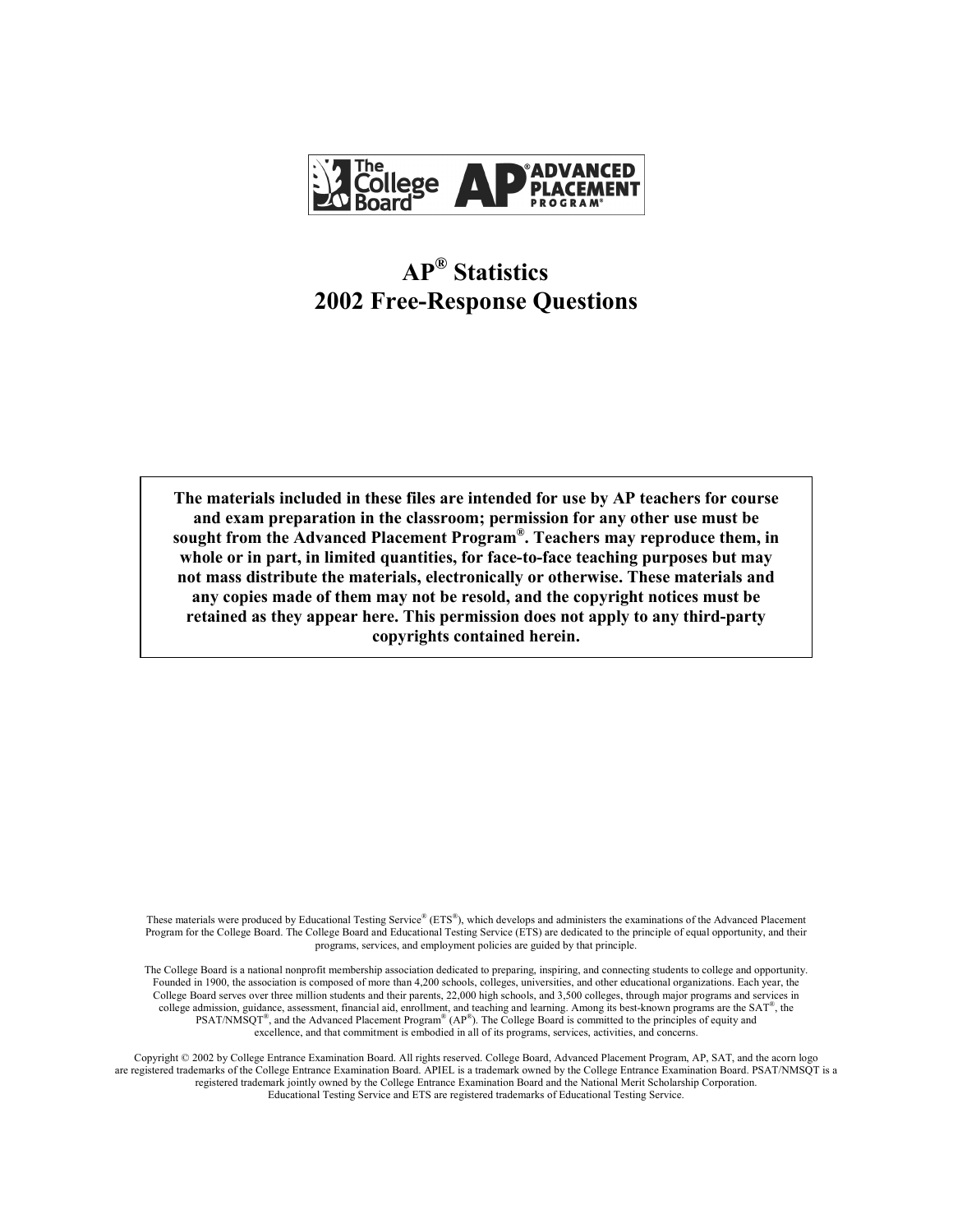Formulas begin on page 3. Questions begin on page 6. Tables begin on page 11.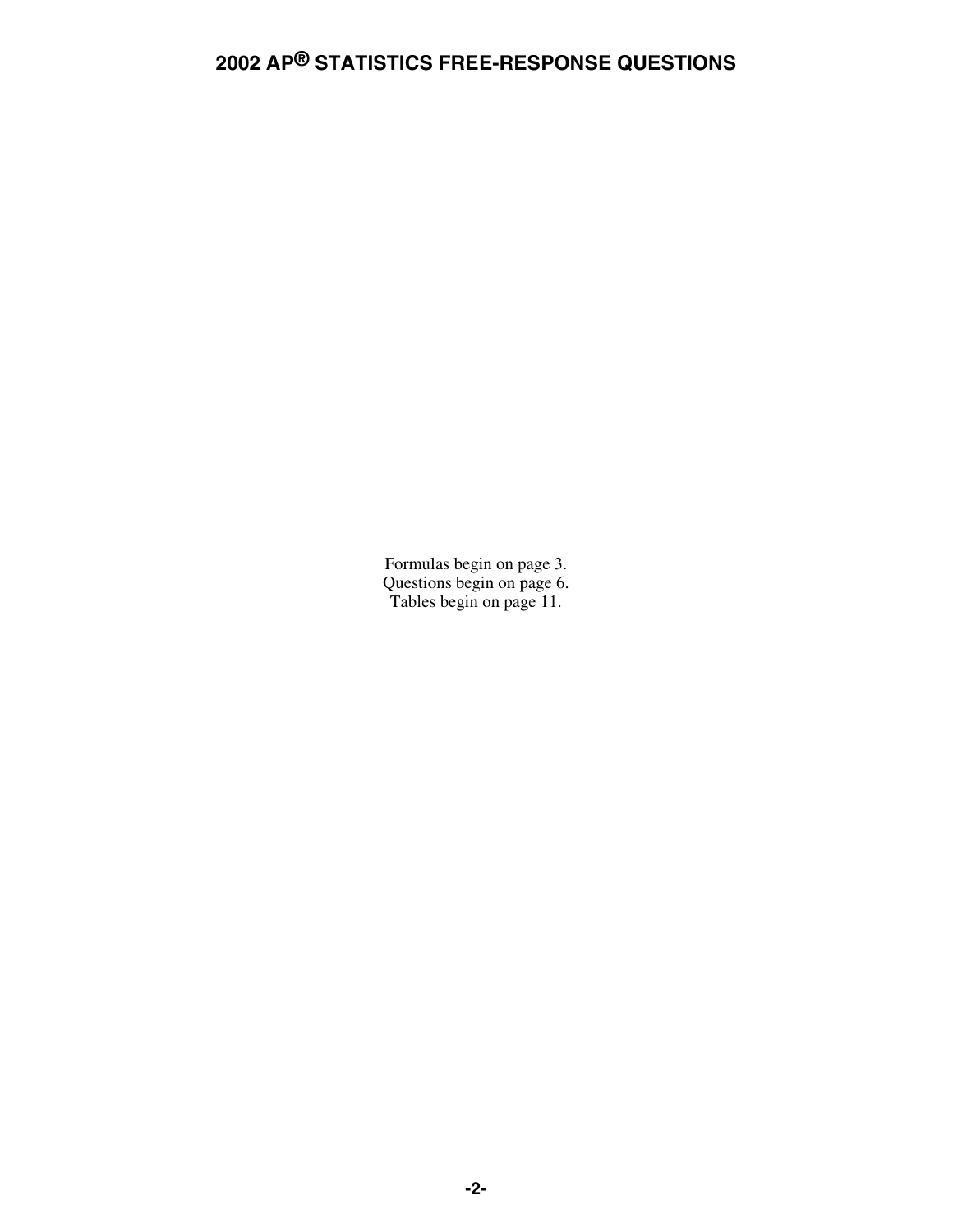## **Formulas**

(I) Descriptive Statistics

$$
\bar{x} = \frac{\sum x_i}{n}
$$

$$
s_x = \sqrt{\frac{1}{n-1} \sum (x_i - \overline{x})^2}
$$

$$
s_p = \sqrt{\frac{(n_1 - 1)s_1^2 + (n_2 - 1)s_2^2}{(n_1 - 1) + (n_2 - 1)}}
$$

$$
\hat{y} = b_0 + b_1 x
$$

$$
b_1 = \frac{\sum (x_i - \overline{x})(y_i - \overline{y})}{\sum (x_i - \overline{x})^2}
$$

 $b_0 = \overline{y} - b_1 \overline{x}$ 

$$
r = \frac{1}{n-1} \sum \left( \frac{x_i - \overline{x}}{s_x} \right) \left( \frac{y_i - \overline{y}}{s_y} \right)
$$

$$
b_1 = r \frac{s_y}{s_x}
$$

$$
s_{b_1} = \frac{\sqrt{\frac{\sum (y_i - \hat{y}_i)^2}{n-2}}}{\sqrt{\sum (x_i - \bar{x})^2}}
$$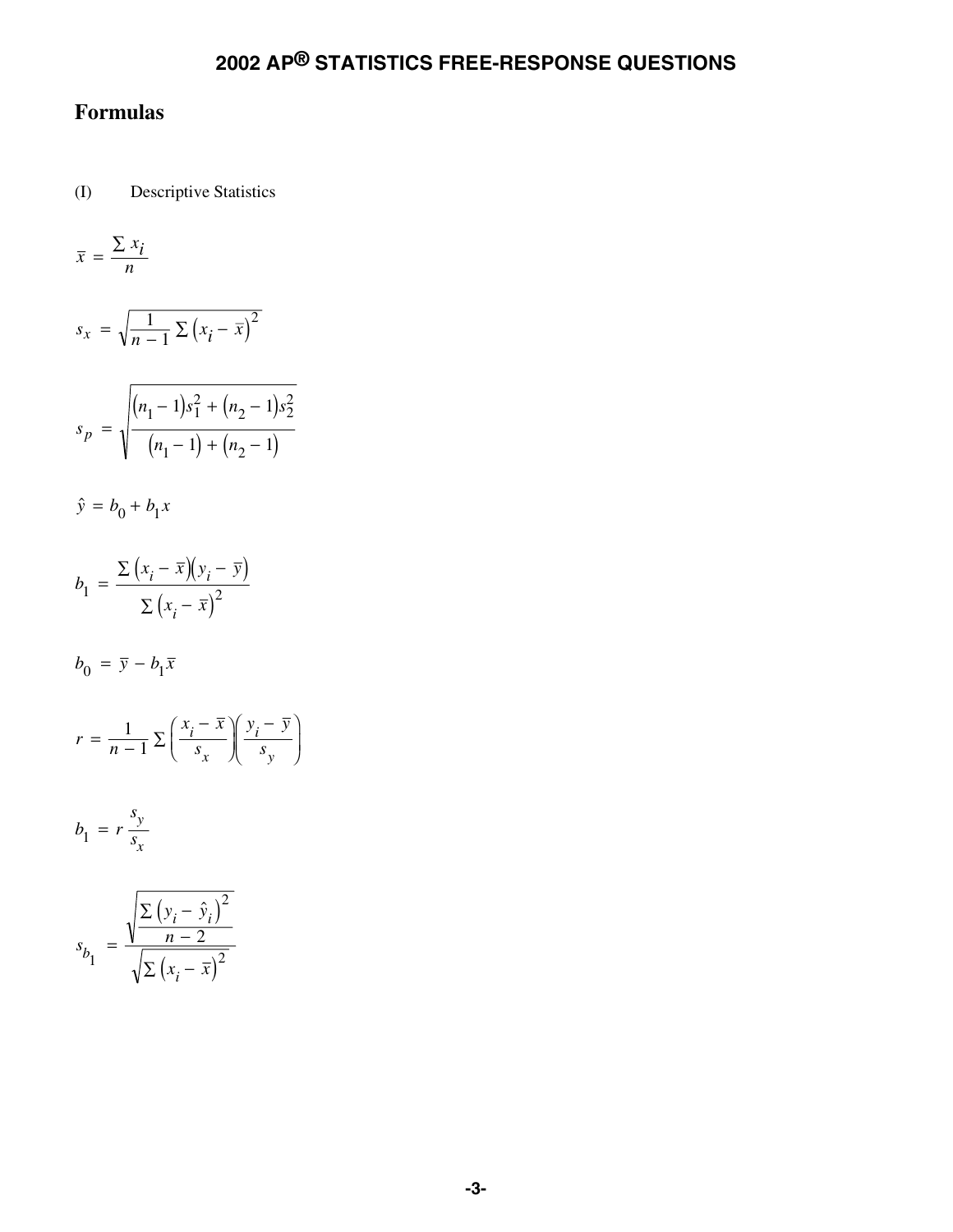#### (II) Probability

$$
P(A \cup B) = P(A) + P(B) - P(A \cap B)
$$

$$
P(A|B) = \frac{P(A \cap B)}{P(B)}
$$

 $E(X) = \mu_X = \sum x_i p_i$ 

$$
Var(X) = \sigma_x^2 = \sum (x_i - \mu_x)^2 p_i
$$

If *X* has a binomial distribution with parameters  $n$  and  $p$ , then:

$$
P(X = k) = {n \choose k} p^k (1 - p)^{n - k}
$$

 $\mu_x$  =  $np$ 

$$
\sigma_{\chi} = \sqrt{np(1-p)}
$$

$$
\mu_{\hat{p}} = p
$$

$$
\sigma_{\hat{p}} = \sqrt{\frac{p(1-p)}{n}}
$$

If  $\bar{x}$  is the mean of a random sample of size *n* from an infinite population with mean  $\mu$  and standard deviation  $\sigma$ , then:

$$
\mu_{\overline{x}} = \mu
$$

$$
\sigma_{\overline{x}} = \frac{\sigma}{\sqrt{n}}
$$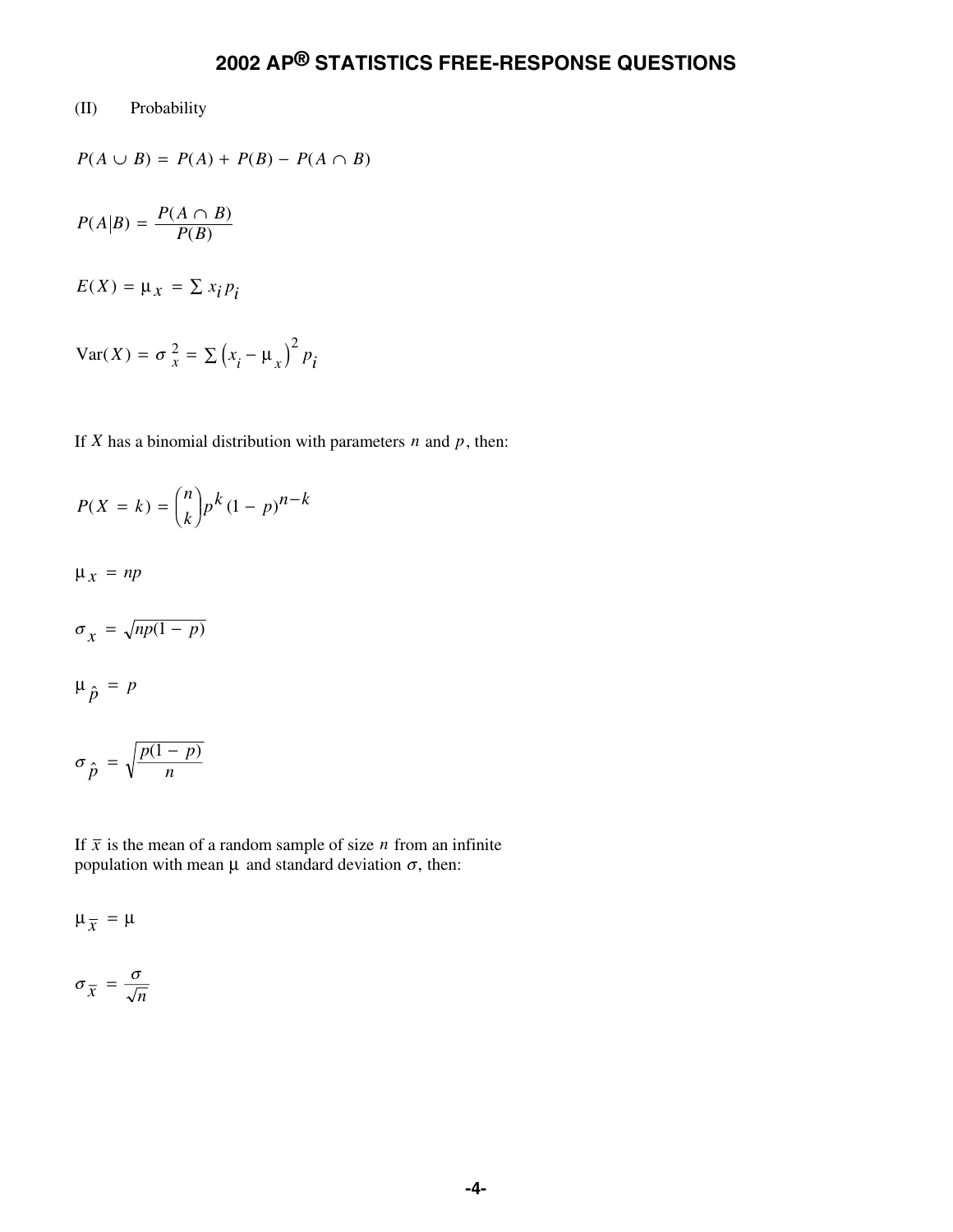(III) Inferential Statistics

Standardized test statistic:  $\frac{\text{statistic - parameter}}{\text{standard deviation of statistic}}$ -

Confidence interval: statistic  $\pm$  (critical value) • (standard deviation of statistic)

Single-Sample

| <b>Statistic</b>  | <b>Standard Deviation</b><br>of Statistic |
|-------------------|-------------------------------------------|
| Sample Mean       |                                           |
| Sample Proportion | $-p)$<br>$\boldsymbol{n}$                 |

Two-Sample

| <b>Statistic</b>                    | <b>Standard Deviation</b><br>of Statistic                                            |
|-------------------------------------|--------------------------------------------------------------------------------------|
| Difference of<br>sample means       | $\sqrt{\frac{\sigma_1^2}{n_1} + \frac{\sigma_2^2}{n_2}}$                             |
|                                     | Special case when $\sigma_1 = \sigma_2$<br>$\sigma \sqrt{\frac{1}{n} + \frac{1}{n}}$ |
| Difference of<br>sample proportions | $\sqrt{\frac{p_1(1-p_1)}{n_1} + \frac{p_2(1-p_2)}{n_2}}$                             |
|                                     | Special case when $p_1 = p_2$                                                        |
|                                     | $\sqrt{p(1-p)}\sqrt{\frac{1}{n_1}+\frac{1}{n_2}}$                                    |
| Chi-square test statistic = $\sum$  | $\frac{\text{(observed - expected)}^2}{\text{expected}}$                             |
|                                     |                                                                                      |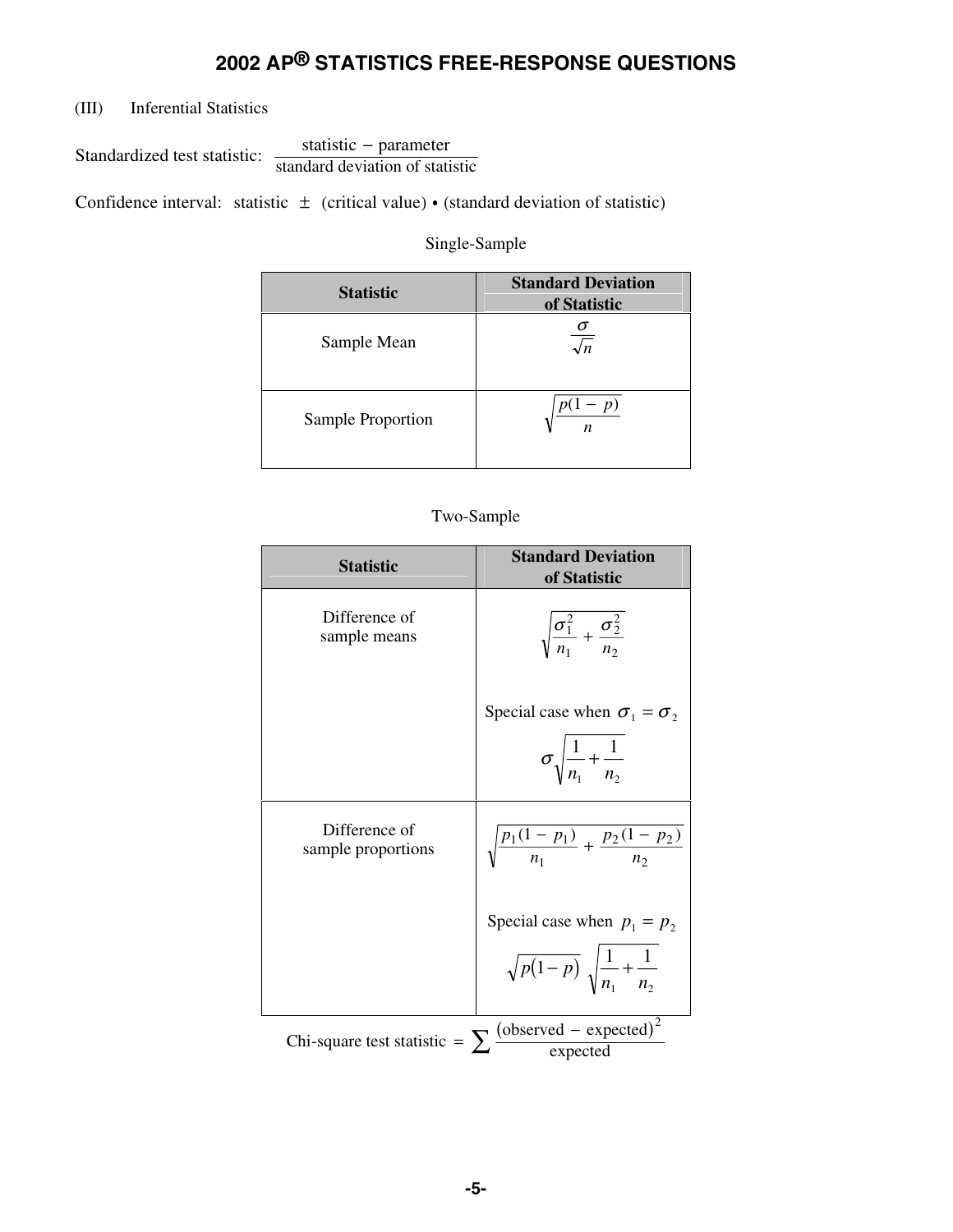#### **STATISTICS SECTION II Part A**

### **Questions 1-5**

#### **Spend about 65 minutes on this part of the exam. Percent of Section II grade—75**

**Directions:** Show all your work. Indicate clearly the methods you use, because you will be graded on the correctness of your methods as well as on the accuracy of your results and explanation.

1. In 1915 Einstein's theory predicted that the curvature of space, denoted by  $\gamma$ , was 1, while Newtonian theory predicted it was 0. Since 1915 scientists have repeatedly found estimates of  $\gamma$  using various methods and procedures. Each estimate has a margin of error. The figure below displays

(estimate  $\pm$  margin of error)

from each of 21 experiments.



- (a) Based on the display on page 6, describe how the precision of the estimates of  $\gamma$  has changed over time.
- (b) Write a few sentences describing the strength of evidence the experiments provide for the claim from Newtonian theory that  $\gamma = 0$ . Your response must include justification based on the display.
- (c) Write a few sentences describing the strength of evidence the experiments provide for the claim from Einstein's theory that  $\gamma = 1$ . Your response must include justification based on the display.

Copyright © 2002 by College Entrance Examination Board. All rights reserved. Advanced Placement Program and AP are registered trademarks of the College Entrance Examination Board.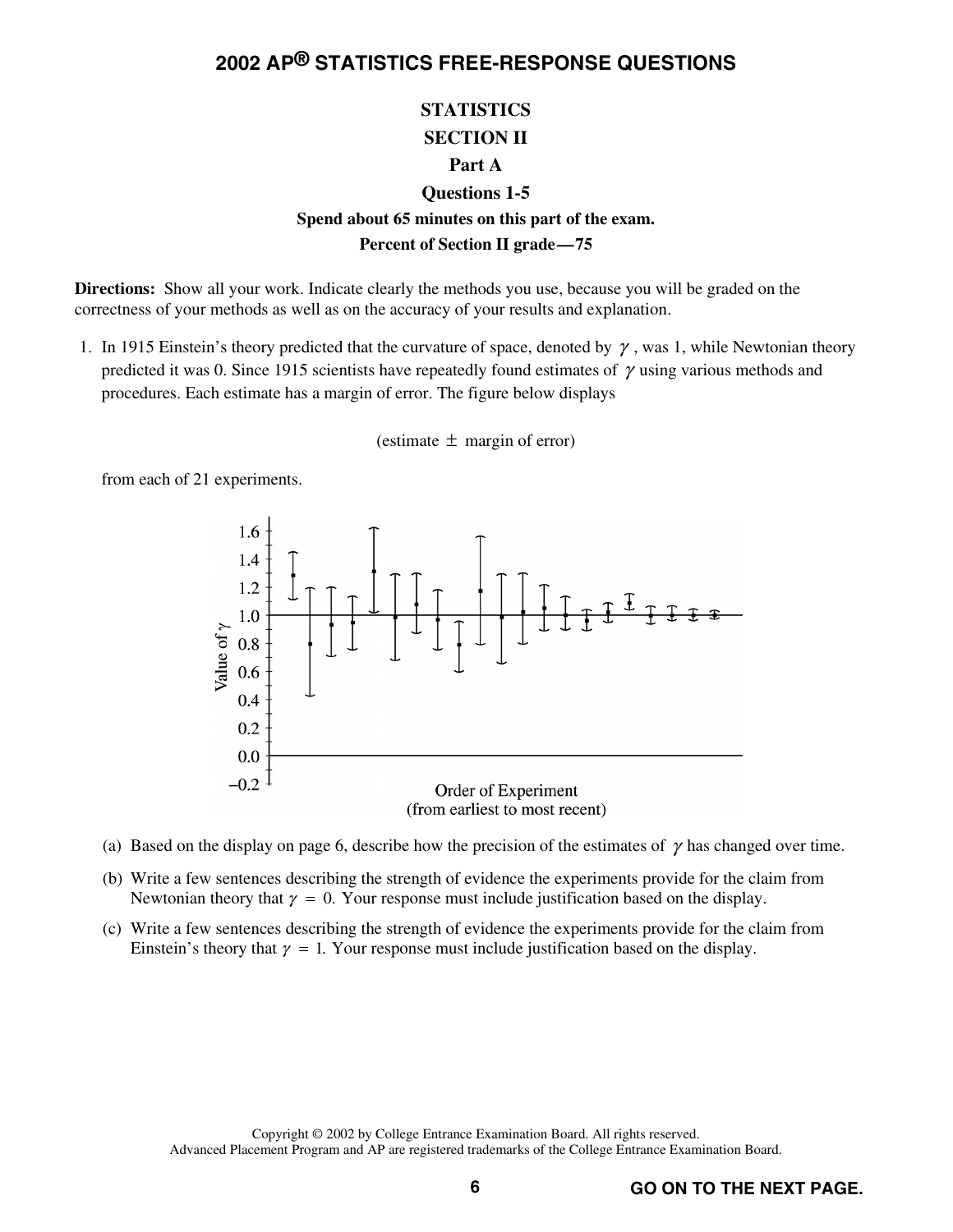- 2. A manufacturer of boots plans to conduct an experiment to compare a new method of waterproofing to the current method. The appearance of the boots is not changed by either method. The company recruits 100 volunteers in Seattle, where it rains frequently, to wear the boots as they normally would for 6 months. At the end of the 6 months, the boots will be returned to the company to be evaluated for water damage.
	- (a) Describe a design for this experiment that uses the 100 volunteers. Include a few sentences on how it would be implemented.
	- (b) Could your design be double blind? Explain.
- 3. There are 4 runners on the New High School team. The team is planning to participate in a race in which each runner runs a mile. The team time is the sum of the individual times for the 4 runners. Assume that the individual times of the 4 runners are all independent of each other. The individual times, in minutes, of the runners in similar races are approximately normally distributed with the following means and standard deviations.

|          | Mean | <b>Standard Deviation</b> |
|----------|------|---------------------------|
| Runner 1 | 1.9  | 0.15                      |
| Runner 2 |      | 0.16                      |
| Runner 3 | 4.5  | 0.14                      |
| Runner 4 |      | 0.15                      |

- (a) Runner 3 thinks that he can run a mile in less than 4.2 minutes in the next race. Is this likely to happen? Explain.
- (b) The distribution of possible team times is approximately normal. What are the mean and standard deviation of this distribution?
- (c) Suppose the team's best time to date is 18.4 minutes. What is the probability that the team will beat its own best time in the next race?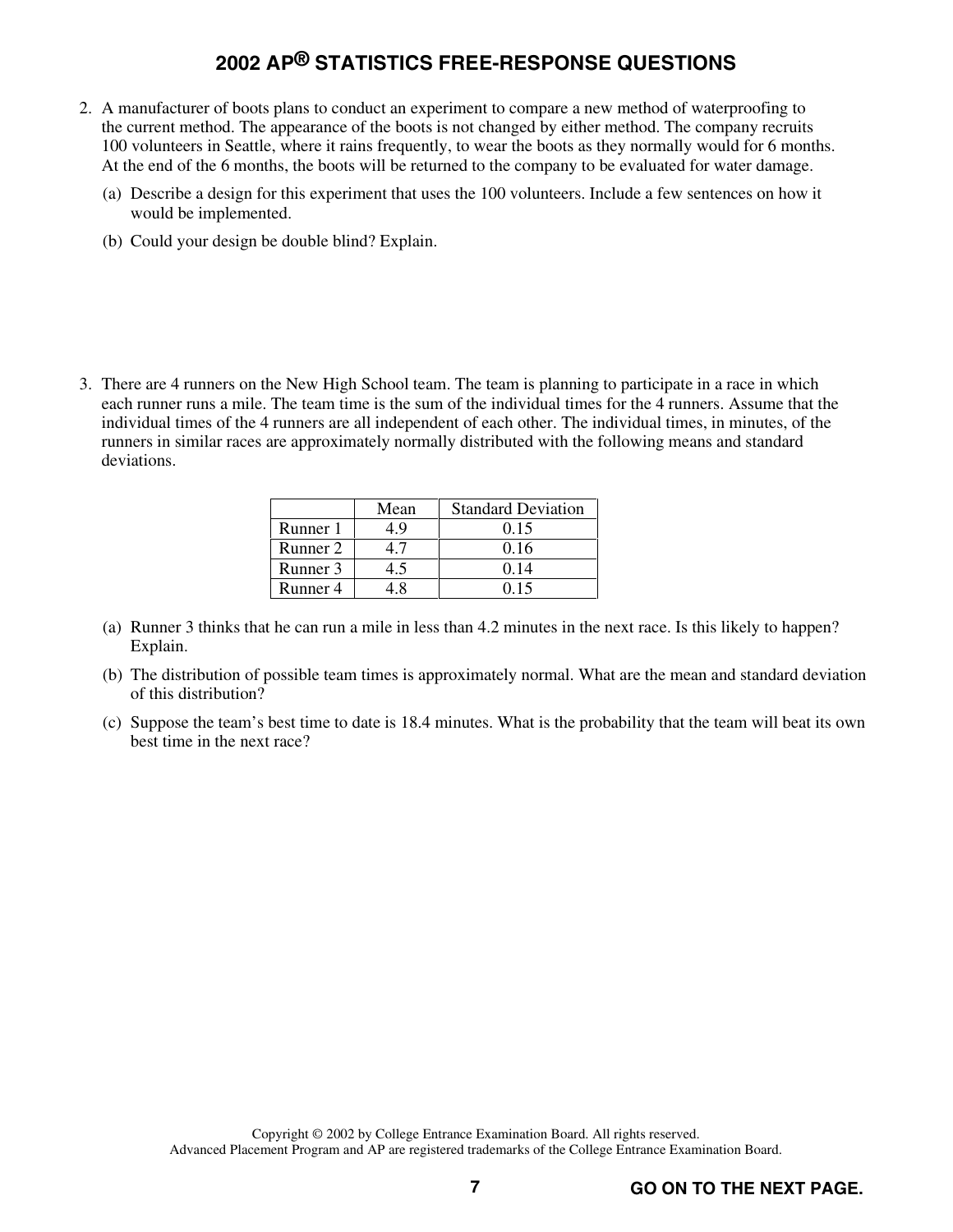4. Commercial airlines need to know the operating cost per hour of flight for each plane in their fleet. In a study of the relationship between operating cost per hour and number of passenger seats, investigators computed the regression of operating cost per hour on the number of passenger seats. The 12 sample aircraft used in the study included planes with as few as 216 passenger seats and planes with as many as 410 passenger seats. Operating cost per hour ranged between \$3,600 and \$7,800. Some computer output from a regression analysis of these data is shown below.



- (a) What is the equation of the least squares regression line that describes the relationship between operating cost per hour and number of passenger seats in the plane? Define any variables used in this equation.
- (b) What is the value of the correlation coefficient for operating cost per hour and number of passenger seats in the plane? Interpret this correlation.
- (c) Suppose that you want to describe the relationship between operating cost per hour and number of passenger seats in the plane for planes only in the range of 250 to 350 seats. Does the line shown in the scatterplot still provide the best description of the relationship for data in this range? Why or why not?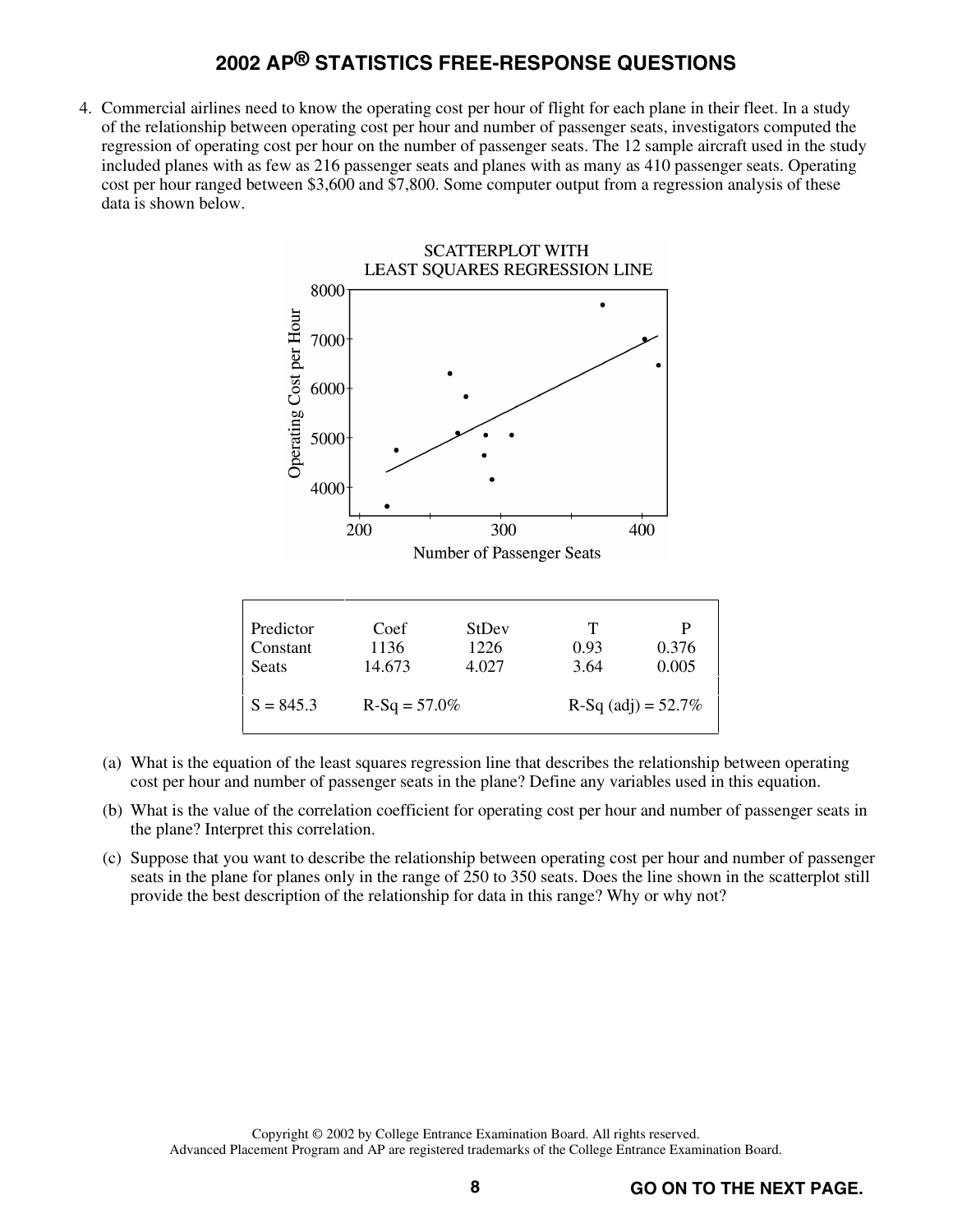5. Sleep researchers know that some people are early birds (E), preferring to go to bed by 10 P.M. and arise by 7 A.M., while others are night owls (N), preferring to go to bed after 11 P.M. and arise after 8 A.M. A study was done to compare dream recall for early birds and night owls. One hundred people of each of the two types were selected at random and asked to record their dreams for one week. Some of the results are presented below.

|             |      |        | Number of Dreams Recalled During the Week | Proportion Who Recalled |           |  |
|-------------|------|--------|-------------------------------------------|-------------------------|-----------|--|
| Group       | Mean | Median | Standard                                  | No                      | 5 or more |  |
|             |      |        | Deviation                                 | dreams                  | dreams    |  |
| Early birds | 7.26 | 6.0    | 6.94                                      | 0.24                    | 0.55      |  |
| Night owls  | 9.55 | 9.5    | 5.88                                      | 0.11                    | 0.69      |  |

- (a) The researchers believe that night owls may have better dream recall than do early birds. One parameter of interest to the researchers is the mean number of dreams recalled per week with  $\mu_F$ representing this mean for early birds and  $\mu_N$  representing this mean for night owls. The appropriate hypotheses would then be  $H_0: \mu_E - \mu_N = 0$  and  $H_a: \mu_E - \mu_N < 0$ . State two other pairs of hypotheses that might be used to test the researchers' belief. Be sure to define the parameter of interest in each case.
- (b) Use the data provided to carry out a test of the hypotheses about the mean number of dreams recalled per week given in the statement of part (a). Do the data support the researchers' belief ?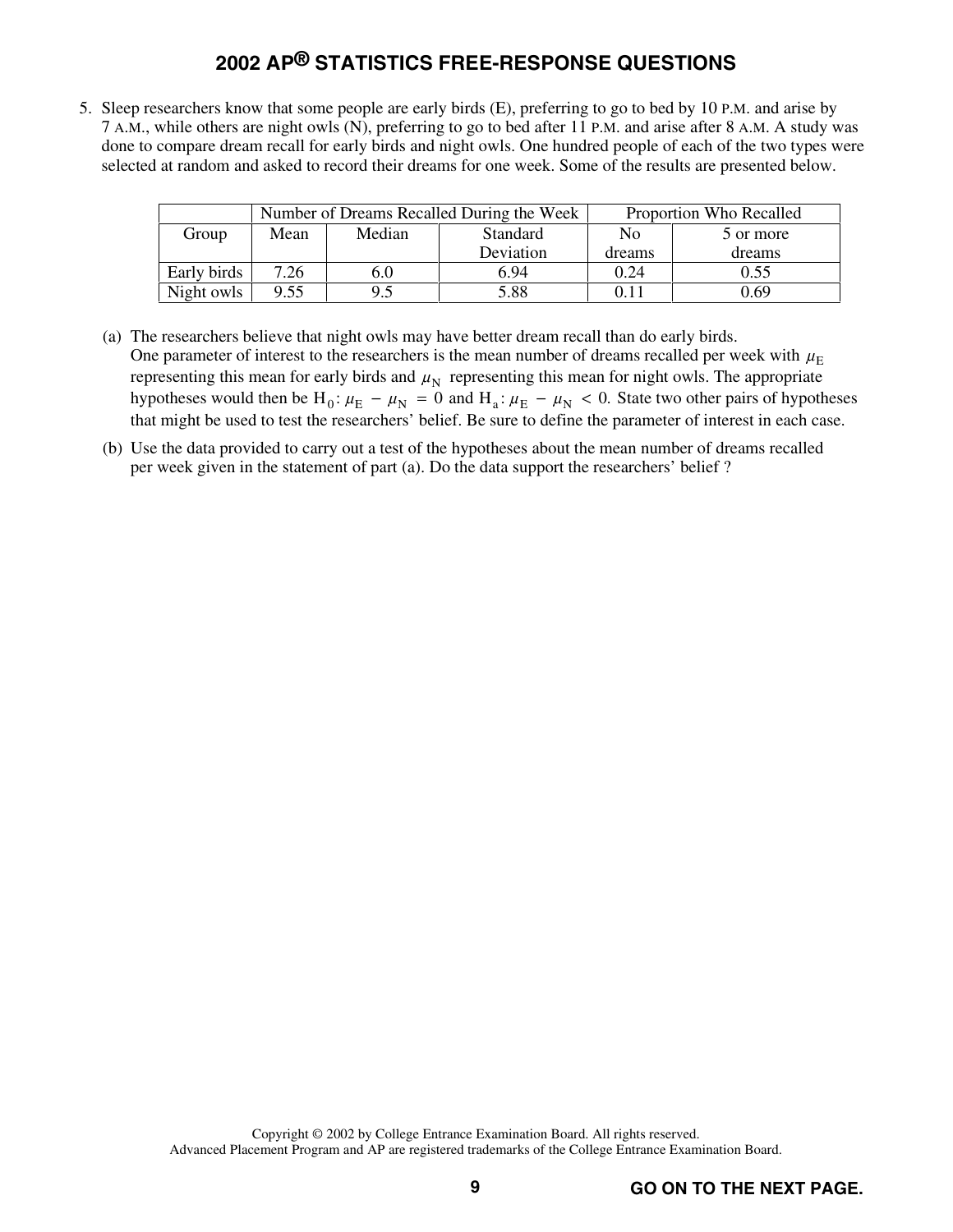## **STATISTICS SECTION II**

#### **Part B**

#### **Question 6**

#### **Spend about 25 minutes on this part of the exam. Percent of Section II grade—25**

**Directions:** Show all your work. Indicate clearly the methods you use, because you will be graded on the correctness of your methods as well as on the accuracy of your results and explanation.

 6. A survey given to a random sample of students at a university included a question about which of two wellknown comedy shows, S or F, students preferred. The students were asked the question, "Do you prefer S or F ?" The responses are shown below.

| Preference    |       |
|---------------|-------|
|               | Total |
| $130^{\circ}$ |       |

- (a) Based on the results of this survey, construct and interpret a 95% confidence interval for the proportion of students in the population who would respond S to the question, "Do you prefer S or F ?"
- (b) What is the meaning of "95% confidence" in part (a) ?
- (c) In a follow-up survey, a separate group of randomly selected students was asked "Do you prefer F or S ?" The responses are shown below.

| Preference |       |
|------------|-------|
|            | Total |
|            |       |

 Based on these two surveys, is there evidence that the stated preference depends on the order in which the comedy shows were listed in the survey question? Justify your answer.

(d) Suppose the test in part (c) indicates that the order in which the shows were listed does make a difference.

Is the pooled value  $\frac{185 + 68}{324 + 156}$  = 0.527 a reasonable estimate for the proportion of students at the university

who would respond S ? If so, justify your answer. If not, what would be a more reasonable estimate? Explain why.

#### **END OF EXAMINATION**

Copyright © 2002 by College Entrance Examination Board. All rights reserved. Advanced Placement Program and AP are registered trademarks of the College Entrance Examination Board.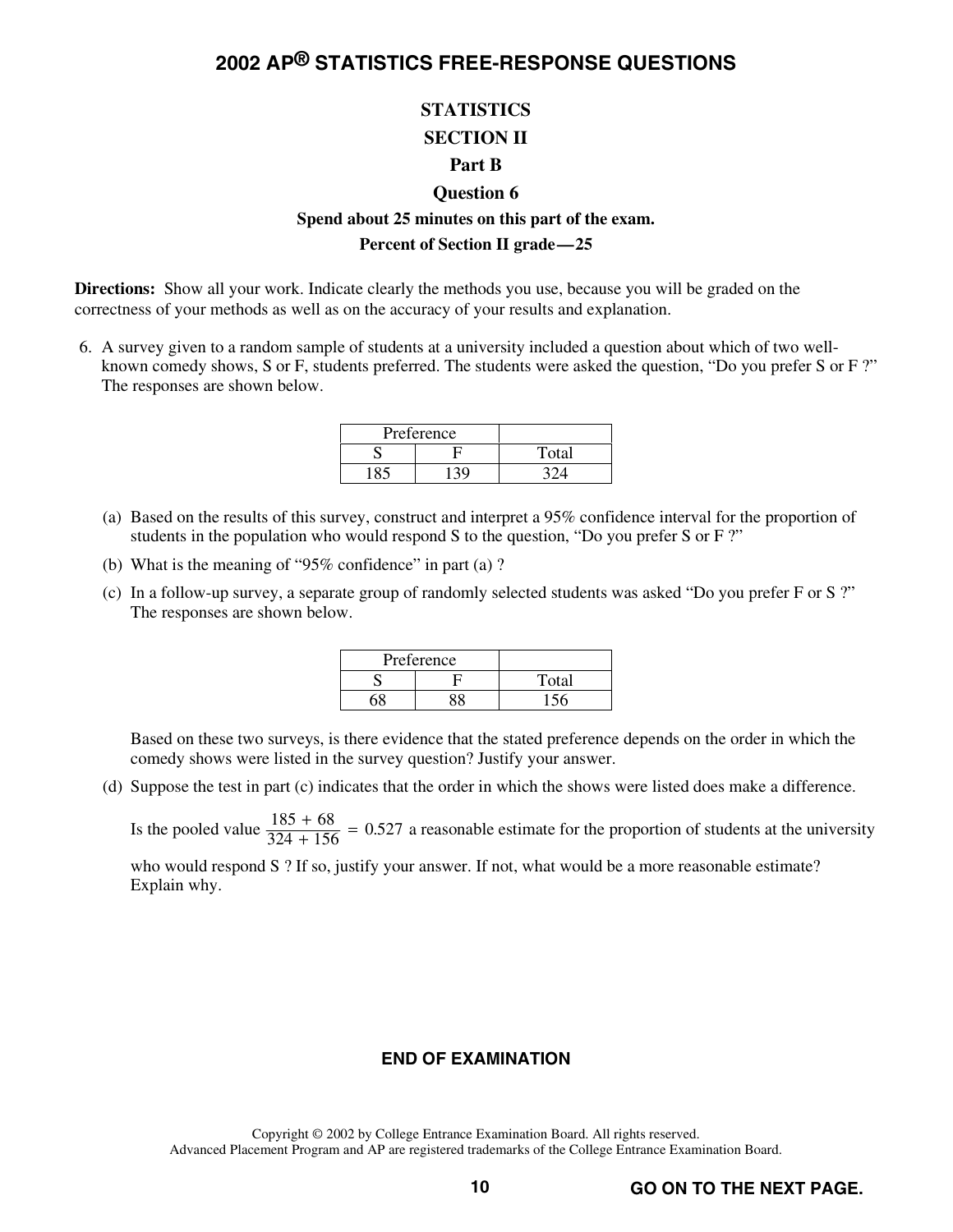

Table entry for *z* is the probability lying below *z*.

| Table A Standard normal probabilities |  |  |  |  |
|---------------------------------------|--|--|--|--|
|---------------------------------------|--|--|--|--|

| $\ensuremath{\mathnormal{Z}}$ | .00   | .01   | .02   | .03   | .04   | .05   | .06   | .07   | .08   | .09   |
|-------------------------------|-------|-------|-------|-------|-------|-------|-------|-------|-------|-------|
| $-3.4$                        | .0003 | .0003 | .0003 | .0003 | .0003 | .0003 | .0003 | .0003 | .0003 | .0002 |
| $-3.3$                        | .0005 | .0005 | .0005 | .0004 | .0004 | .0004 | .0004 | .0004 | .0004 | .0003 |
| $-3.2$                        | .0007 | .0007 | .0006 | .0006 | .0006 | .0006 | .0006 | .0005 | .0005 | .0005 |
| $-3.1$                        | .0010 | .0009 | .0009 | .0009 | .0008 | .0008 | .0008 | .0008 | .0007 | .0007 |
| $-3.0$                        | .0013 | .0013 | .0013 | .0012 | .0012 | .0011 | .0011 | .0011 | .0010 | .0010 |
| $-2.9$                        | .0019 | .0018 | .0018 | .0017 | .0016 | .0016 | .0015 | .0015 | .0014 | .0014 |
| $-2.8$                        | .0026 | .0025 | .0024 | .0023 | .0023 | .0022 | .0021 | .0021 | .0020 | .0019 |
| $-2.7$                        | .0035 | .0034 | .0033 | .0032 | .0031 | .0030 | .0029 | .0028 | .0027 | .0026 |
| $-2.6$                        | .0047 | .0045 | .0044 | .0043 | .0041 | .0040 | .0039 | .0038 | .0037 | .0036 |
| $-2.5$                        | .0062 | .0060 | .0059 | .0057 | .0055 | .0054 | .0052 | .0051 | .0049 | .0048 |
| $-2.4$                        | .0082 | .0080 | .0078 | .0075 | .0073 | .0071 | .0069 | .0068 | .0066 | .0064 |
| $-2.3$                        | .0107 | .0104 | .0102 | .0099 | .0096 | .0094 | .0091 | .0089 | .0087 | .0084 |
| $-2.2$                        | .0139 | .0136 | .0132 | .0129 | .0125 | .0122 | .0119 | .0116 | .0113 | .0110 |
| $-2.1$                        | .0179 | .0174 | .0170 | .0166 | .0162 | .0158 | .0154 | .0150 | .0146 | .0143 |
| $-2.0$                        | .0228 | .0222 | .0217 | .0212 | .0207 | .0202 | .0197 | .0192 | .0188 | .0183 |
| $-1.9$                        | .0287 | .0281 | .0274 | .0268 | .0262 | .0256 | .0250 | .0244 | .0239 | .0233 |
| $-1.8$                        | .0359 | .0351 | .0344 | .0336 | .0329 | .0322 | .0314 | .0307 | .0301 | .0294 |
| $-1.7$                        | .0446 | .0436 | .0427 | .0418 | .0409 | .0401 | .0392 | .0384 | .0375 | .0367 |
| $-1.6$                        | .0548 | .0537 | .0526 | .0516 | .0505 | .0495 | .0485 | .0475 | .0465 | .0455 |
| $-1.5$                        | .0668 | .0655 | .0643 | .0630 | .0618 | .0606 | .0594 | .0582 | .0571 | .0559 |
| $-1.4$                        | .0808 | .0793 | .0778 | .0764 | .0749 | .0735 | .0721 | .0708 | .0694 | .0681 |
| $-1.3$                        | .0968 | .0951 | .0934 | .0918 | .0901 | .0885 | .0869 | .0853 | .0838 | .0823 |
| $-1.2$                        | .1151 | .1131 | .1112 | .1093 | .1075 | .1056 | .1038 | .1020 | .1003 | .0985 |
| $-1.1$                        | .1357 | .1335 | .1314 | .1292 | .1271 | .1251 | .1230 | .1210 | .1190 | .1170 |
| $-1.0$                        | .1587 | .1562 | .1539 | .1515 | .1492 | .1469 | .1446 | .1423 | .1401 | .1379 |
| $-0.9$                        | .1841 | .1814 | .1788 | .1762 | .1736 | .1711 | .1685 | .1660 | .1635 | .1611 |
| $-0.8$                        | .2119 | .2090 | .2061 | .2033 | .2005 | .1977 | .1949 | .1922 | .1894 | .1867 |
| $-0.7$                        | .2420 | .2389 | .2358 | .2327 | .2296 | .2266 | .2236 | .2206 | .2177 | .2148 |
| $-0.6$                        | .2743 | .2709 | .2676 | .2643 | .2611 | .2578 | .2546 | .2514 | .2483 | .2451 |
| $-0.5$                        | .3085 | .3050 | .3015 | .2981 | .2946 | .2912 | .2877 | .2843 | .2810 | .2776 |
| $-0.4$                        | .3446 | .3409 | .3372 | .3336 | .3300 | .3264 | .3228 | .3192 | .3156 | .3121 |
| $-0.3$                        | .3821 | .3783 | .3745 | .3707 | .3669 | .3632 | .3594 | .3557 | .3520 | .3483 |
| $-0.2$                        | .4207 | .4168 | .4129 | .4090 | .4052 | .4013 | .3974 | .3936 | .3897 | .3859 |
| $-0.1$                        | .4602 | .4562 | .4522 | .4483 | .4443 | .4404 | .4364 | .4325 | .4286 | .4247 |
| $-0.0$                        | .5000 | .4960 | .4920 | .4880 | .4840 | .4801 | .4761 | .4721 | .4681 | .4641 |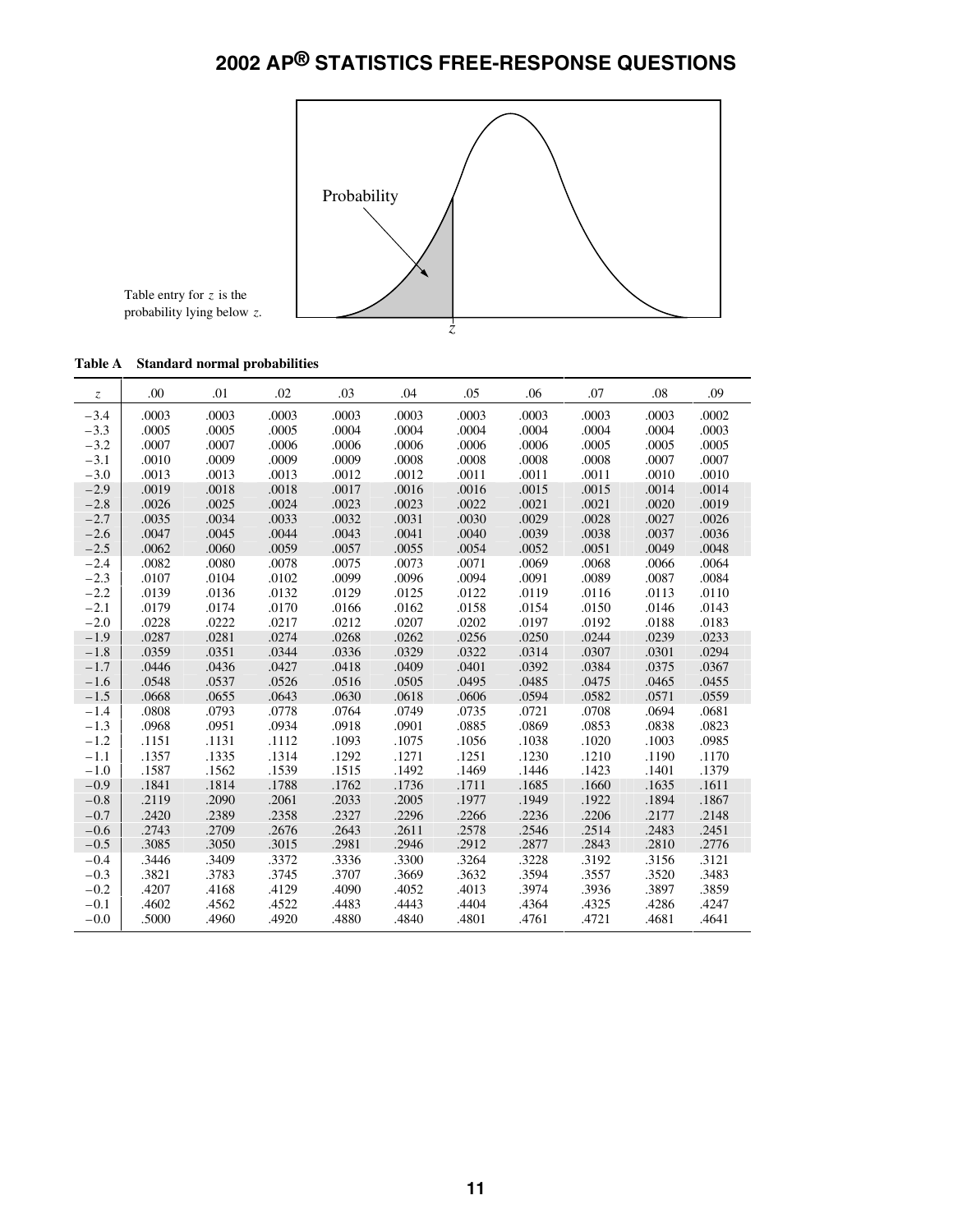

Table entry for *z* is the probability lying below *z*.

#### **Table A (***Continued***)**

| z   | .00   | .01   | .02   | .03   | .04   | .05   | .06   | .07   | .08   | .09   |
|-----|-------|-------|-------|-------|-------|-------|-------|-------|-------|-------|
| 0.0 | .5000 | .5040 | .5080 | .5120 | .5160 | .5199 | .5239 | .5279 | .5319 | .5359 |
| 0.1 | .5398 | .5438 | .5478 | .5517 | .5557 | .5596 | .5636 | .5675 | .5714 | .5753 |
| 0.2 | .5793 | .5832 | .5871 | .5910 | .5948 | .5987 | .6026 | .6064 | .6103 | .6141 |
| 0.3 | .6179 | .6217 | .6255 | .6293 | .6331 | .6368 | .6406 | .6443 | .6480 | .6517 |
| 0.4 | .6554 | .6591 | .6628 | .6664 | .6700 | .6736 | .6772 | .6808 | .6844 | .6879 |
| 0.5 | .6915 | .6950 | .6985 | .7019 | .7054 | .7088 | .7123 | .7157 | .7190 | .7224 |
| 0.6 | .7257 | .7291 | .7324 | .7357 | .7389 | .7422 | .7454 | .7486 | .7517 | .7549 |
| 0.7 | .7580 | .7611 | .7642 | .7673 | .7704 | .7734 | .7764 | .7794 | .7823 | .7852 |
| 0.8 | .7881 | .7910 | .7939 | .7967 | .7995 | .8023 | .8051 | .8078 | .8106 | .8133 |
| 0.9 | .8159 | .8186 | .8212 | .8238 | .8264 | .8289 | .8315 | .8340 | .8365 | .8389 |
| 1.0 | .8413 | .8438 | .8461 | .8485 | .8508 | .8531 | .8554 | .8577 | .8599 | .8621 |
| 1.1 | .8643 | .8665 | .8686 | .8708 | .8729 | .8749 | .8770 | .8790 | .8810 | .8830 |
| 1.2 | .8849 | .8869 | .8888 | .8907 | .8925 | .8944 | .8962 | .8980 | .8997 | .9015 |
| 1.3 | .9032 | .9049 | .9066 | .9082 | .9099 | .9115 | .9131 | .9147 | .9162 | .9177 |
| 1.4 | .9192 | .9207 | .9222 | .9236 | .9251 | .9265 | .9279 | .9292 | .9306 | .9319 |
| 1.5 | .9332 | .9345 | .9357 | .9370 | .9382 | .9394 | .9406 | .9418 | .9429 | .9441 |
| 1.6 | .9452 | .9463 | .9474 | .9484 | .9495 | .9505 | .9515 | .9525 | .9535 | .9545 |
| 1.7 | .9554 | .9564 | .9573 | .9582 | .9591 | .9599 | .9608 | .9616 | .9625 | .9633 |
| 1.8 | .9641 | .9649 | .9656 | .9664 | .9671 | .9678 | .9686 | .9693 | .9699 | .9706 |
| 1.9 | .9713 | .9719 | .9726 | .9732 | .9738 | .9744 | .9750 | .9756 | .9761 | .9767 |
| 2.0 | .9772 | .9778 | .9783 | .9788 | .9793 | .9798 | .9803 | .9808 | .9812 | .9817 |
| 2.1 | .9821 | .9826 | .9830 | .9834 | .9838 | .9842 | .9846 | .9850 | .9854 | .9857 |
| 2.2 | .9861 | .9864 | .9868 | .9871 | .9875 | .9878 | .9881 | .9884 | .9887 | .9890 |
| 2.3 | .9893 | .9896 | .9898 | .9901 | .9904 | .9906 | .9909 | .9911 | .9913 | .9916 |
| 2.4 | .9918 | .9920 | .9922 | .9925 | .9927 | .9929 | .9931 | .9932 | .9934 | .9936 |
| 2.5 | .9938 | .9940 | .9941 | .9943 | .9945 | .9946 | .9948 | .9949 | .9951 | .9952 |
| 2.6 | .9953 | .9955 | .9956 | .9957 | .9959 | .9960 | .9961 | .9962 | .9963 | .9964 |
| 2.7 | .9965 | .9966 | .9967 | .9968 | .9969 | .9970 | .9971 | .9972 | .9973 | .9974 |
| 2.8 | .9974 | .9975 | .9976 | .9977 | .9977 | .9978 | .9979 | .9979 | .9980 | .9981 |
| 2.9 | .9981 | .9982 | .9982 | .9983 | .9984 | .9984 | .9985 | .9985 | .9986 | .9986 |
| 3.0 | .9987 | .9987 | .9987 | .9988 | .9988 | .9989 | .9989 | .9989 | .9990 | .9990 |
| 3.1 | .9990 | .9991 | .9991 | .9991 | .9992 | .9992 | .9992 | .9992 | .9993 | .9993 |
| 3.2 | .9993 | .9993 | .9994 | .9994 | .9994 | .9994 | .9994 | .9995 | .9995 | .9995 |
| 3.3 | .9995 | .9995 | .9995 | .9996 | .9996 | .9996 | .9996 | .9996 | .9996 | .9997 |
| 3.4 | .9997 | .9997 | .9997 | .9997 | .9997 | .9997 | .9997 | .9997 | .9997 | .9998 |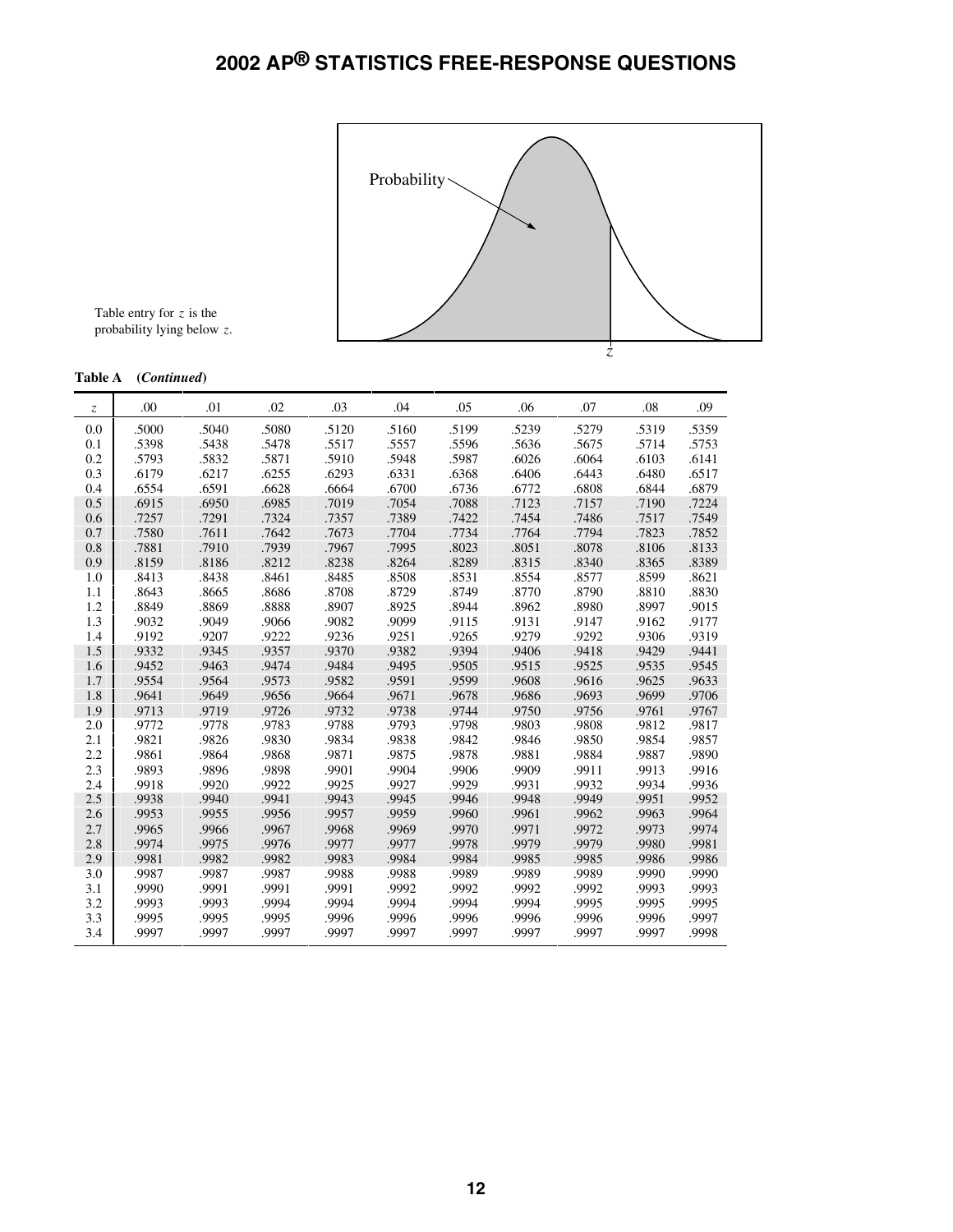

| <b>Table B</b> | t distribution critical values |  |  |
|----------------|--------------------------------|--|--|
|----------------|--------------------------------|--|--|

|                    | Tail probability p |       |       |       |       |       |       |       |       |       |       |       |
|--------------------|--------------------|-------|-------|-------|-------|-------|-------|-------|-------|-------|-------|-------|
| df                 | .25                | .20   | .15   | .10   | .05   | .025  | .02   | .01   | .005  | .0025 | .001  | .0005 |
| $\mathbf{1}$       | 1.000              | 1.376 | 1.963 | 3.078 | 6.314 | 12.71 | 15.89 | 31.82 | 63.66 | 127.3 | 318.3 | 636.6 |
| $\sqrt{2}$         | .816               | 1.061 | 1.386 | 1.886 | 2.920 | 4.303 | 4.849 | 6.965 | 9.925 | 14.09 | 22.33 | 31.60 |
| 3                  | .765               | .978  | 1.250 | 1.638 | 2.353 | 3.182 | 3.482 | 4.541 | 5.841 | 7.453 | 10.21 | 12.92 |
| $\overline{4}$     | .741               | .941  | 1.190 | 1.533 | 2.132 | 2.776 | 2.999 | 3.747 | 4.604 | 5.598 | 7.173 | 8.610 |
| 5                  | .727               | .920  | 1.156 | 1.476 | 2.015 | 2.571 | 2.757 | 3.365 | 4.032 | 4.773 | 5.893 | 6.869 |
| 6                  | .718               | .906  | 1.134 | 1.440 | 1.943 | 2.447 | 2.612 | 3.143 | 3.707 | 4.317 | 5.208 | 5.959 |
| $\overline{7}$     | .711               | .896  | 1.119 | 1.415 | 1.895 | 2.365 | 2.517 | 2.998 | 3.499 | 4.029 | 4.785 | 5.408 |
| 8                  | .706               | .889  | 1.108 | 1.397 | 1.860 | 2.306 | 2.449 | 2.896 | 3.355 | 3.833 | 4.501 | 5.041 |
| 9                  | .703               | .883  | 1.100 | 1.383 | 1.833 | 2.262 | 2.398 | 2.821 | 3.250 | 3.690 | 4.297 | 4.781 |
| 10                 | .700               | .879  | 1.093 | 1.372 | 1.812 | 2.228 | 2.359 | 2.764 | 3.169 | 3.581 | 4.144 | 4.587 |
| 11                 | .697               | .876  | 1.088 | 1.363 | 1.796 | 2.201 | 2.328 | 2.718 | 3.106 | 3.497 | 4.025 | 4.437 |
| 12                 | .695               | .873  | 1.083 | 1.356 | 1.782 | 2.179 | 2.303 | 2.681 | 3.055 | 3.428 | 3.930 | 4.318 |
| 13                 | .694               | .870  | 1.079 | 1.350 | 1.771 | 2.160 | 2.282 | 2.650 | 3.012 | 3.372 | 3.852 | 4.221 |
| 14                 | .692               | .868  | 1.076 | 1.345 | 1.761 | 2.145 | 2.264 | 2.624 | 2.977 | 3.326 | 3.787 | 4.140 |
| 15                 | .691               | .866  | 1.074 | 1.341 | 1.753 | 2.131 | 2.249 | 2.602 | 2.947 | 3.286 | 3.733 | 4.073 |
| 16                 | .690               | .865  | 1.071 | 1.337 | 1.746 | 2.120 | 2.235 | 2.583 | 2.921 | 3.252 | 3.686 | 4.015 |
| 17                 | .689               | .863  | 1.069 | 1.333 | 1.740 | 2.110 | 2.224 | 2.567 | 2.898 | 3.222 | 3.646 | 3.965 |
| 18                 | .688               | .862  | 1.067 | 1.330 | 1.734 | 2.101 | 2.214 | 2.552 | 2.878 | 3.197 | 3.611 | 3.922 |
| 19                 | .688               | .861  | 1.066 | 1.328 | 1.729 | 2.093 | 2.205 | 2.539 | 2.861 | 3.174 | 3.579 | 3.883 |
| 20                 | .687               | .860  | 1.064 | 1.325 | 1.725 | 2.086 | 2.197 | 2.528 | 2.845 | 3.153 | 3.552 | 3.850 |
| 21                 | .686               | .859  | 1.063 | 1.323 | 1.721 | 2.080 | 2.189 | 2.518 | 2.831 | 3.135 | 3.527 | 3.819 |
| 22                 | .686               | .858  | 1.061 | 1.321 | 1.717 | 2.074 | 2.183 | 2.508 | 2.819 | 3.119 | 3.505 | 3.792 |
| 23                 | .685               | .858  | 1.060 | 1.319 | 1.714 | 2.069 | 2.177 | 2.500 | 2.807 | 3.104 | 3.485 | 3.768 |
| 24                 | .685               | .857  | 1.059 | 1.318 | 1.711 | 2.064 | 2.172 | 2.492 | 2.797 | 3.091 | 3.467 | 3.745 |
| 25                 | .684               | .856  | 1.058 | 1.316 | 1.708 | 2.060 | 2.167 | 2.485 | 2.787 | 3.078 | 3.450 | 3.725 |
| 26                 | .684               | .856  | 1.058 | 1.315 | 1.706 | 2.056 | 2.162 | 2.479 | 2.779 | 3.067 | 3.435 | 3.707 |
| 27                 | .684               | .855  | 1.057 | 1.314 | 1.703 | 2.052 | 2.158 | 2.473 | 2.771 | 3.057 | 3.421 | 3.690 |
| 28                 | .683               | .855  | 1.056 | 1.313 | 1.701 | 2.048 | 2.154 | 2.467 | 2.763 | 3.047 | 3.408 | 3.674 |
| 29                 | .683               | .854  | 1.055 | 1.311 | 1.699 | 2.045 | 2.150 | 2.462 | 2.756 | 3.038 | 3.396 | 3.659 |
| 30                 | .683               | .854  | 1.055 | 1.310 | 1.697 | 2.042 | 2.147 | 2.457 | 2.750 | 3.030 | 3.385 | 3.646 |
| 40                 | .681               | .851  | 1.050 | 1.303 | 1.684 | 2.021 | 2.123 | 2.423 | 2.704 | 2.971 | 3.307 | 3.551 |
| 50                 | .679               | .849  | 1.047 | 1.299 | 1.676 | 2.009 | 2.109 | 2.403 | 2.678 | 2.937 | 3.261 | 3.496 |
| 60                 | .679               | .848  | 1.045 | 1.296 | 1.671 | 2.000 | 2.099 | 2.390 | 2.660 | 2.915 | 3.232 | 3.460 |
| 80                 | .678               | .846  | 1.043 | 1.292 | 1.664 | 1.990 | 2.088 | 2.374 | 2.639 | 2.887 | 3.195 | 3.416 |
| 100                | .677               | .845  | 1.042 | 1.290 | 1.660 | 1.984 | 2.081 | 2.364 | 2.626 | 2.871 | 3.174 | 3.390 |
| 1000               | .675               | .842  | 1.037 | 1.282 | 1.646 | 1.962 | 2.056 | 2.330 | 2.581 | 2.813 | 3.098 | 3.300 |
| $\infty$           | .674               | .841  | 1.036 | 1.282 | 1.645 | 1.960 | 2.054 | 2.326 | 2.576 | 2.807 | 3.091 | 3.291 |
|                    | 50%                | 60%   | 70%   | 80%   | 90%   | 95%   | 96%   | 98%   | 99%   | 99.5% | 99.8% | 99.9% |
| Confidence level C |                    |       |       |       |       |       |       |       |       |       |       |       |